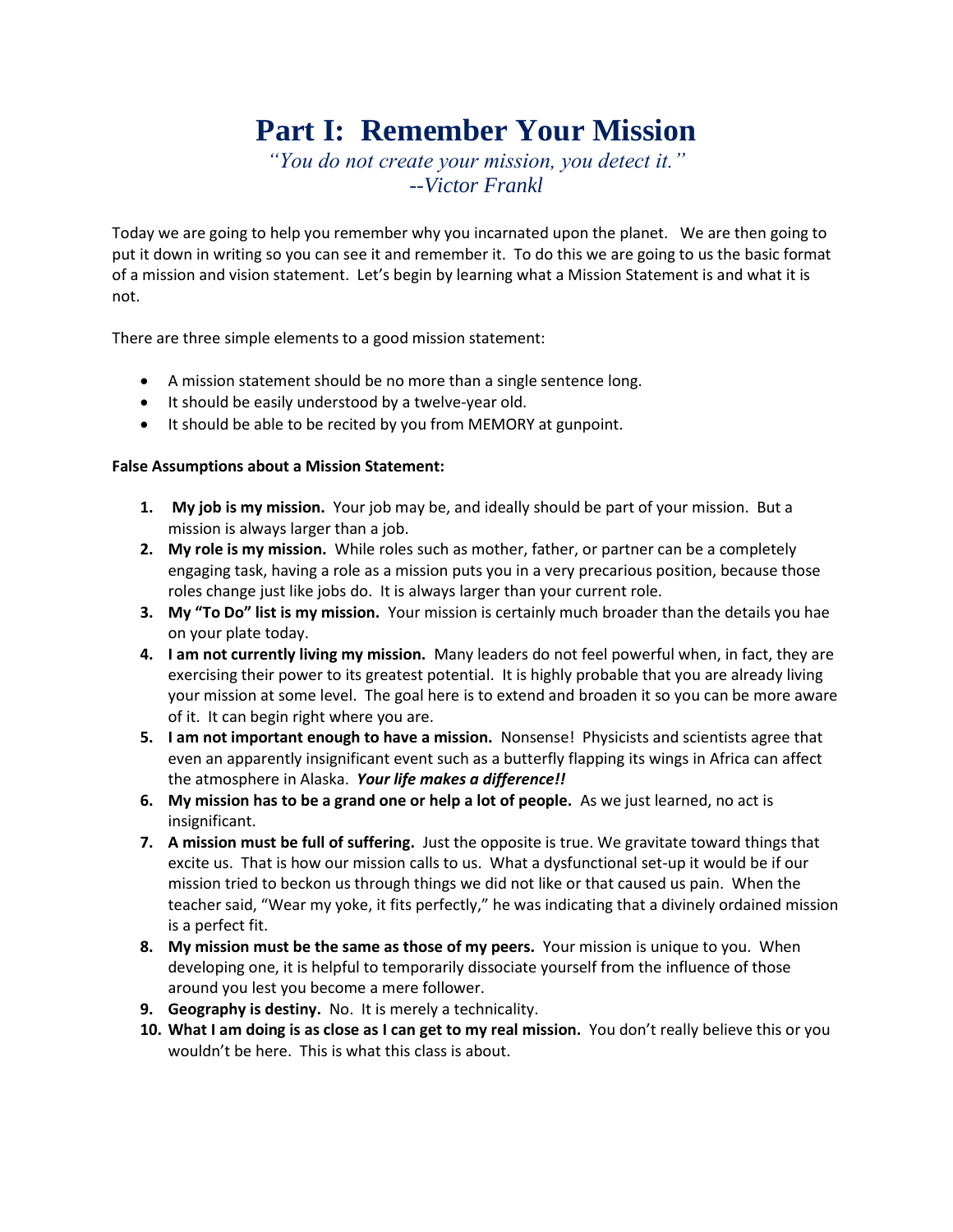Your mission will fit you perfectly. If you are constantly complaining or feel bitterness, you are probably not following your DIVINELY ordained mission. You may be following your ECONOMICALLY ordained mission or your CULTURALLY ordained mission, but not your divine one. Because bees hum while they work, they don't whine.

The following exercise are designed to help you "stalk" your divine mission. They are meant to help you remember who you are and re-acquaint you with yourself. From them we will derive your beginning Mission and Vision statements. Notice I said "beginning." These are not written in stone once they are finished. They evolve with you. These will give you one to work with and show you the process should you want to continue to work on this on your own.

#### **Reflection Exercise 1**

People say, "Oh, you are so good at..."

What are some of your talents? Name 10

Which of those have you buried?

What most excites you in or about the world?

What most angers you in or about the world?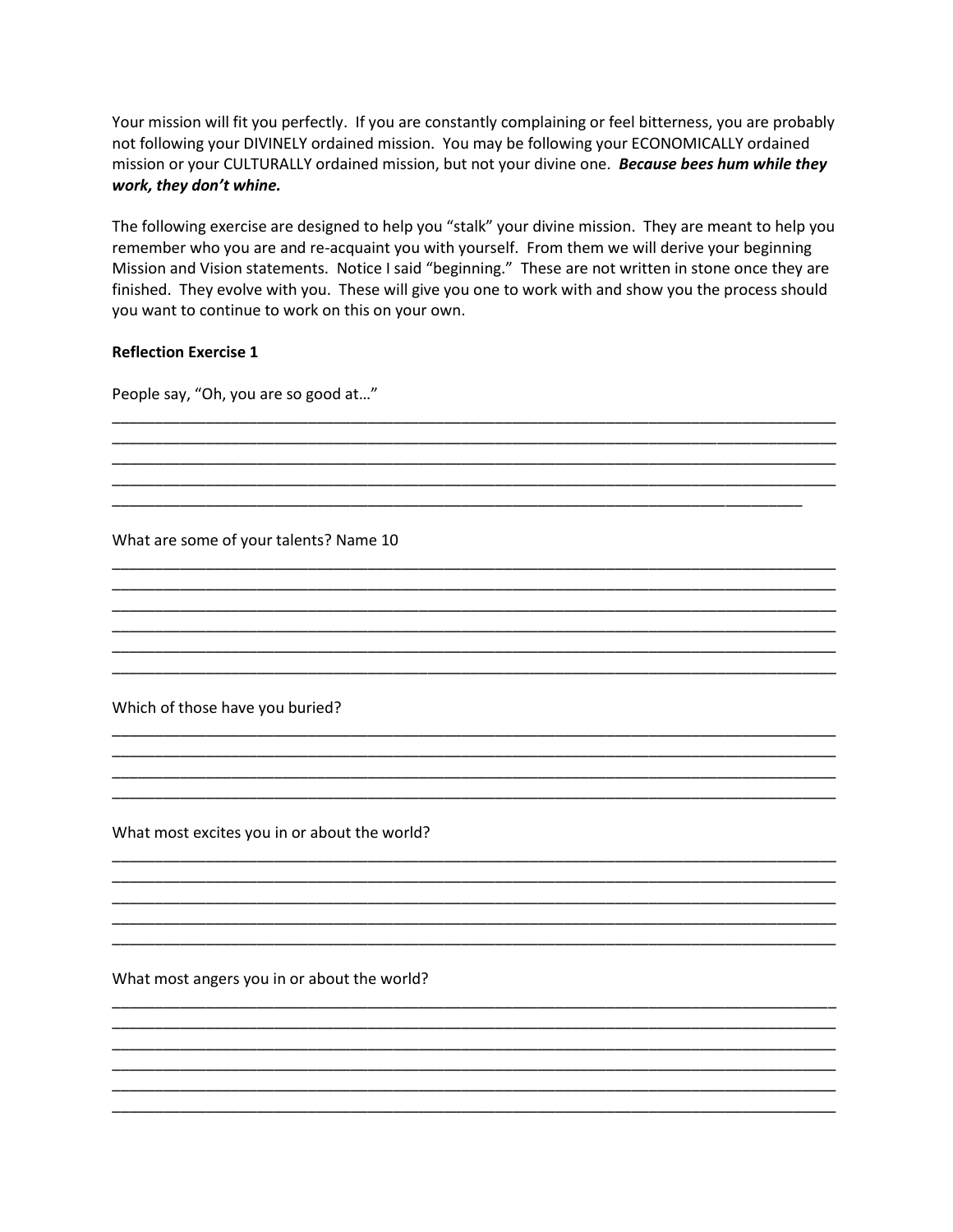If you could teach three things to others about what excites you in the world, what would you teach?

If you could convey to others three things about what angers you in the world, what would you convey?

How can you use what most excites you to affect or change what angers you? List at least seven ways.

Remember times when you were living your mission and you knew it. Describe them.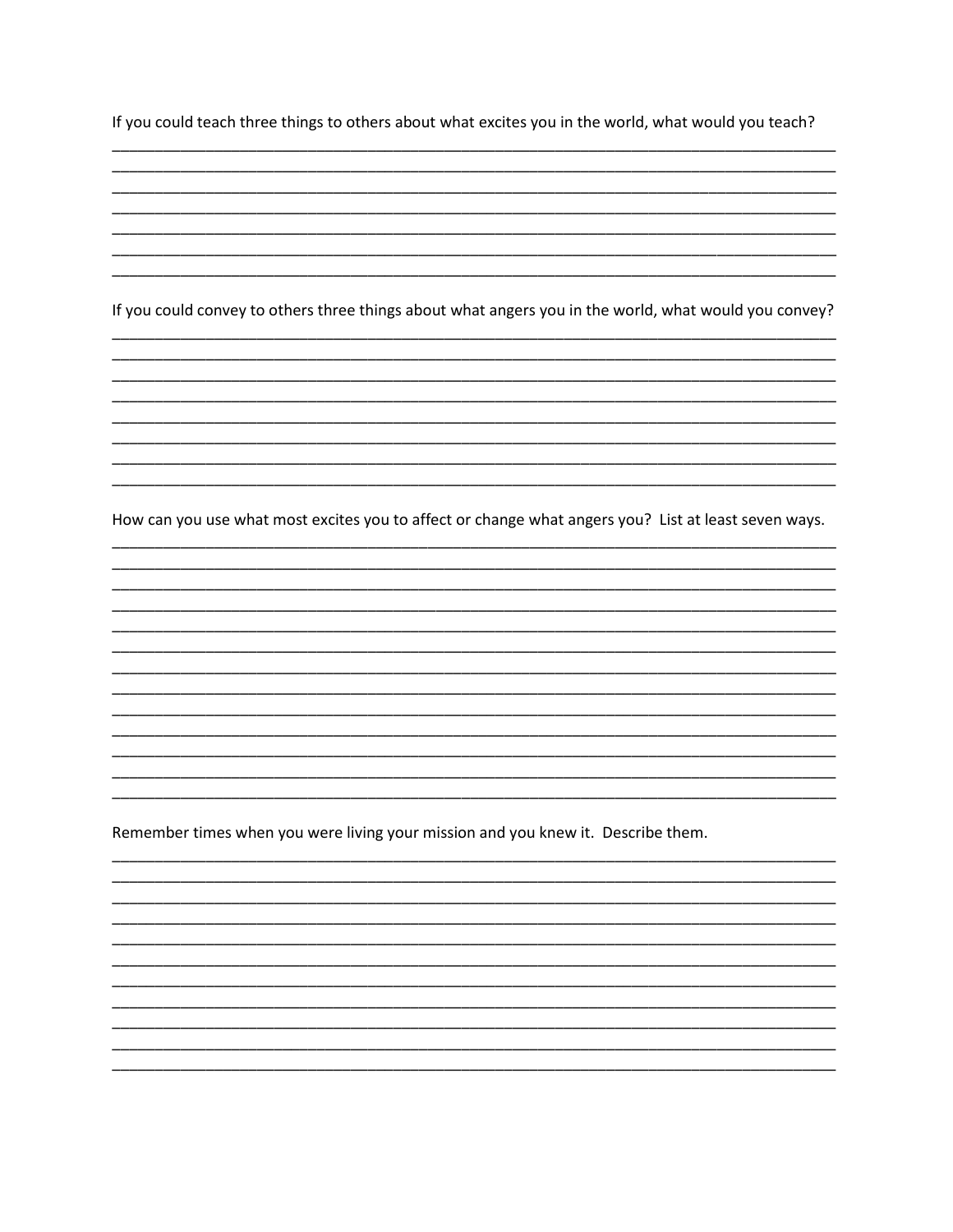## **Reflection Exercise 2**

Below is a list of verbs. Pick out the three verbs that excite you the most. You may have to pick several and then eliminate some. You can only use three.

| Accomplish     | Acquire        | Adopt         | Advance         | Affect       |
|----------------|----------------|---------------|-----------------|--------------|
| Alleviate      | Amplify        | Appreciate    | Ascend          | Associate    |
| Affirm         | <b>Believe</b> | <b>Bestow</b> | <b>Brighten</b> | <b>Build</b> |
| Call           | Cause          | Choose        | Claim           | Collect      |
| Combine        | Command        | Compel        | Complete        | Communicate  |
| Complete       | Compliment     | Compose       | Conceive        | Confirm      |
| Connect        | Consider       | Construct     | Contract        | Continue     |
| Counsel        | Create         | Decide        | Defend          | Delight      |
| Deliver        | Demonstrate    | Devise        | <b>Direct</b>   | Discover     |
| <b>Discuss</b> | Distribute     | <b>Draft</b>  | <b>Drive</b>    | Educate      |
| Elect          | Embrace        | Encourage     | Endow           | Engage       |
| Engineer       | Enhance        | Enlighten     | Enlist          | Enliven      |
| Entertain      | Enthuse        | Evaluate      | Excite          | Explore      |
| <b>Express</b> | Extend         | Facilitate    | Finance         | Forgive      |
| Foster         | Franchise      | Further       | Gather          | Generate     |
| Give           | Grant          | Heal          | Hold            | Harness      |
| Host           | Identify       | Illuminate    | Implement       | Improve      |
| Improvise      | Inspire        | Integrate     | Involve         | Keep         |
| Know           | Labor          | Launch        | Lead            | Light        |
| Live           | Love           | Make          | Manifest        | Master       |
| Mature         | Measure        | Meditate      | Model           | Mold         |
| Motivate       | Move           | Negotiate     | Nurture         | Open         |
| Organize       | Participate    | Pass          | Perform         | Persuade     |
| Play           | Possess        | Practice      | Praise          | Prepare      |
| Present        | Produce        | Progress      | Promise         | Promote      |
| Provide        | Pursue         | Realize       | Receive         | Reclaim      |
| Reduce         | Refine         | Reflect       | Reform          | Regard       |
| Relate         | Relax          | Release       | Rely            | Remember     |
| Renew          | Resonate       | Respect       | Restore         | Return       |
| Revise         | Sacrifice      | Safeguard     | Satisfy         | Save         |
| Sell           | Serve          | Share         | Speak           | Stand        |
| Summon         | Support        | Surrender     | Sustain         | <b>Take</b>  |
| Tap            | Team           | Touch         | Trade           | Translate    |
| Travel         | Understand     | Use           | Utilize         | Validate     |
| Value          | Venture        | Verbalize     | Volunteer       | Work         |
| Worship        | Write          | Yield         | Imbue           | Ignite       |

Please feel free to use others that you think of as you look over this list. Write down your three most meaningful, purposeful and exciting verbs here:

\_\_\_\_\_\_\_\_\_\_\_\_\_\_\_\_\_\_\_\_\_\_\_\_\_\_\_\_\_\_ \_\_\_\_\_\_\_\_\_\_\_\_\_\_\_\_\_\_\_\_\_\_\_\_\_\_\_\_ \_\_\_\_\_\_\_\_\_\_\_\_\_\_\_\_\_\_\_\_\_\_\_\_\_

These verbs are Piece Number One.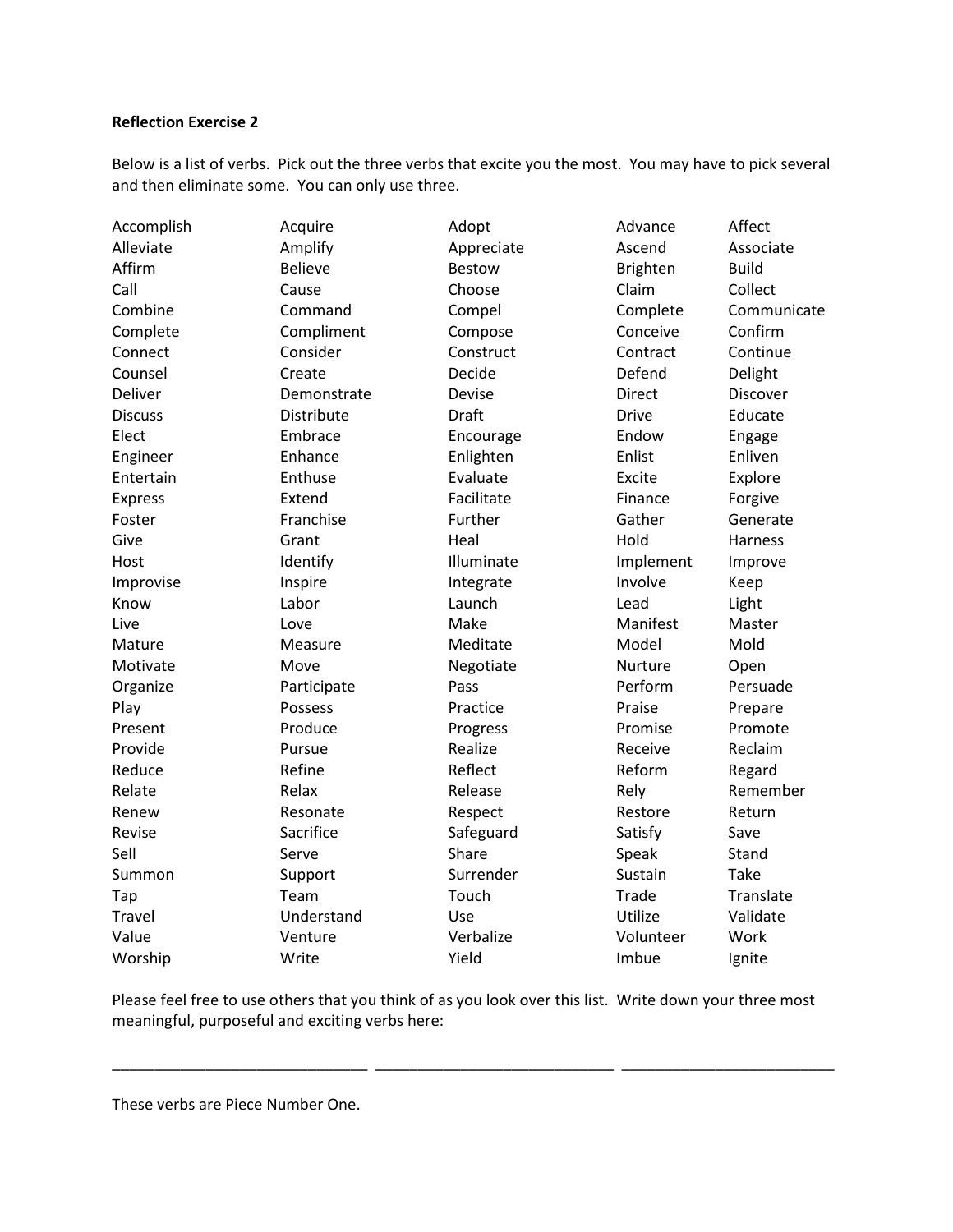#### **Reflection Exercise 3**

What do you stand for? What principle cause, value, or purpose would you be willing to defend to the death or devote your life to? What are you passionate about? For example, some people's key phrase or value might be "joy" or "service" or "justice" or "family" or "equality" or "creativity" or "freedom" or "faith" or spirituality" or "excellence." You will know it when you put it down because it will resonate with you. It will describe you perfectly. For instance, mine is "empowerment through Spiritual Connection." Write the word or phrase here:

\_\_\_\_\_\_\_\_\_\_\_\_\_\_\_\_\_\_\_\_\_\_\_\_\_\_\_\_\_\_\_\_\_\_\_\_\_\_\_\_\_\_\_\_\_\_\_\_\_\_\_\_\_\_\_\_\_\_\_\_\_\_\_\_\_\_\_\_\_\_\_\_\_\_\_\_\_\_\_\_\_\_\_\_\_

This is Piece Number Two.

#### **Reflection Exercise 4**

Who are you here to help? Every mission implies that someone will be helped, a nation will be freed, a bird will be returned to its nest again, a child will have a new image of what parental love can be. Whom is it that you were sent here to help? The more specific you can be, the more focused and powerful will be your energy. So now is the time to focus on WHOM you really want to help. Below is a list of groups and/or causes to help you think creatively. Please do not feel limited to this list.

| Animals              | Environment             | <b>Family Issues</b>   | Education       | Media              |
|----------------------|-------------------------|------------------------|-----------------|--------------------|
| <b>Health Care</b>   | Elderly                 | Children               | The Poor        | Homeless           |
| Immigration          | Energy                  | Agriculture            | Parks & Rec     | Veterans           |
| <b>Nutrition</b>     | Justice System          | Law                    | <b>Politics</b> | Government         |
| Youth                | Roads & Bridges         | <b>Business</b>        | Non-Profits     | Churches           |
| Synagogues           | Substance Abuse         | Spirituality           | <b>Disease</b>  | <b>Disabled</b>    |
| <b>Public Safety</b> | Human Development       | <b>Infants</b>         | Child Care      | Justice            |
| Home Health          | <b>Child Protection</b> | <b>Water Rights</b>    | <b>Tourism</b>  | Defense            |
| Animal Care          | Animal rights           | <b>Labor Relations</b> | Literacy        | Civil Rights       |
| Border Issues        | <b>Space Exploring</b>  | Fashion                | Art             | Sexuality          |
| <b>Books</b>         | Knowledge               | Music                  | <b>Movies</b>   | Design             |
| Technology           | Sports                  | Food                   | Administration  | Management         |
| Construction         | <b>Labor Relations</b>  | Travel                 | Finance         | <b>Real Estate</b> |
| Printing             | Publishing              | Religion               | Spirituality    | Research           |
| <b>Biotech</b>       | Community Develop.      | Women's Issues         | Gardening       | Ecology            |

Pick the one group, entity or cause you would most like to help or impact in a positive way. Write down that cause, entity, or group's name here. Remember the above list is just to stimulate thought. Please feel free to choose anything you are the most passionate about helping.

\_\_\_\_\_\_\_\_\_\_\_\_\_\_\_\_\_\_\_\_\_\_\_\_\_\_\_\_\_\_\_\_\_\_\_\_\_\_\_\_\_\_\_\_\_\_\_\_\_\_\_\_\_\_\_\_\_\_\_\_\_\_\_\_\_\_\_\_\_\_\_\_\_\_\_\_\_\_\_\_\_\_\_\_\_

This is piece number three.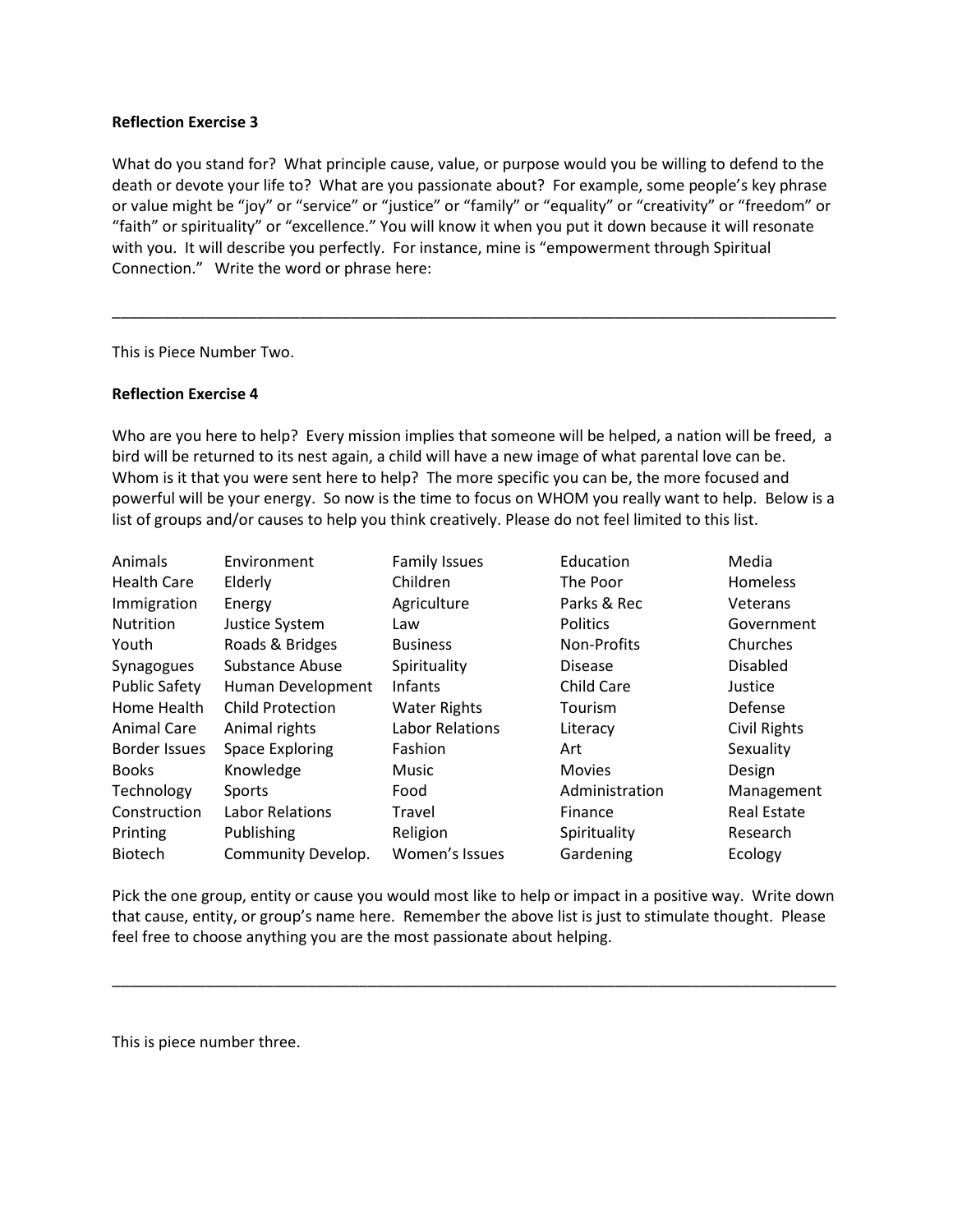The formula for your mission statement is  $1 + 2$  to, for, or with 3.

## **My mission is to:**

 $\Box$ , and

\_\_\_\_\_\_\_\_\_\_\_\_\_\_\_\_\_\_\_\_\_\_\_\_\_\_\_\_\_\_ (your three verbs)

\_\_\_\_\_\_\_\_\_\_\_\_\_\_\_\_\_\_\_\_\_\_\_\_\_\_\_\_\_\_\_\_\_\_\_\_\_\_\_\_\_\_\_\_ (your core value or values)

to, for, or with

\_\_\_\_\_\_\_\_\_\_\_\_\_\_\_\_\_\_\_\_\_\_\_\_\_\_\_\_\_\_\_\_\_\_\_\_\_\_\_\_\_\_\_\_\_\_\_\_\_\_\_\_\_\_\_\_\_\_\_\_\_\_\_\_\_\_\_ (the group/cause which most moves/excites you)

As you work, please remember:

- A good mission statement will be inspiring, exciting, clear, and engaging.
- It will be specific to you and your particular enthusiasm, gifts, and talents.
- It should be broad enough to encompass a lifetime of activities. (Jesus's Mission Statement was "…to give life, and give it more abundantly.")
- It should be powerful and encompassing and cover both work and personal life.
- It centers around the process of what you need to be doing, not the end result.
- You can't get it wrong. If it is not right, you will be guided to what is.

## **Some Examples:**

To create, nurture, and maintain an environment of growth, challenge, and unlimited potential for all those around me.

To inhale every sunrise, and look under every rock for the joy life has to offer.

To uphold, discover, and support trust, honesty, and integrity in all relationships.

To ignite, inspire, and restore Spiritual Connection and Right Relationship with the Earth in those whose lives I touch.